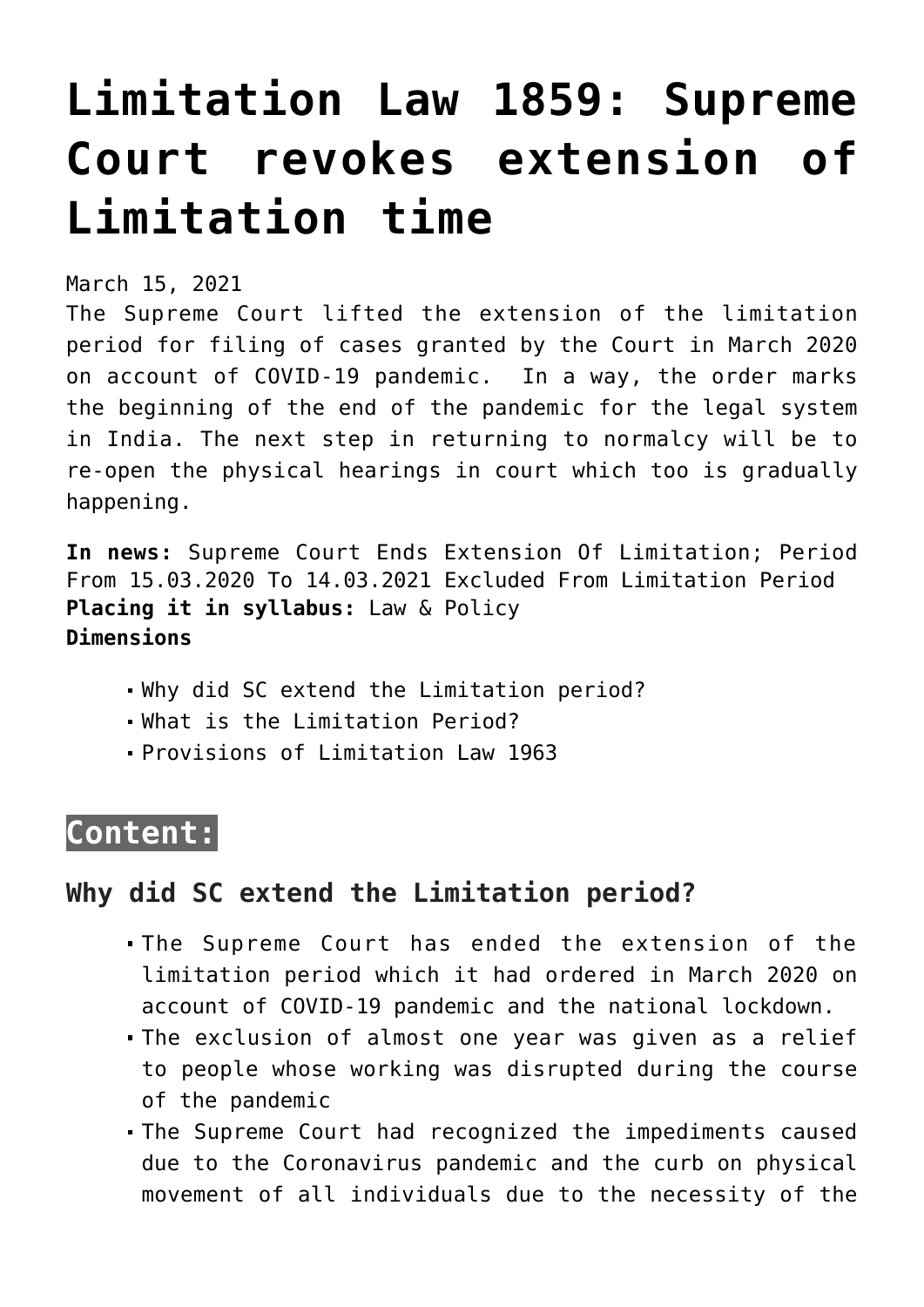lockdown which is currently still in force.

- Taking cognizance of this factor the court decided to take **suo moto action** for avoiding the resultant difficulties which may be faced by litigants across the country in filing their petitions, applications, suits, appeals and all other proceedings within the period of limitation prescribed under the general law of limitation or under Special Laws (at both the Central and State level).
- In order to remove these difficulties and make sure that all lawyers and litigants are not required to be physically present for filing such proceedings within the respective courts and tribunals in the country
- However, with the latest orders, now the time limits prescribed under various laws for an aggrieved person to approach courts will come into effect again.

#### **Latest Order of Supreme Court:**

In the order, the bench of Chief Justice of India SA Bobde, Justice L Nageswara Rao, and Justice S Ravindra Bhat passed the following directions:

- The time between March 15, 2020, and March 14, 2021, shouldn't be counted while calculating the limitation period. For instance, if a cheque bounce event occurred on October 3, 2020, then the period of limitation within which legal recourse should have been taken would be counted from March 15, 2021.
- If the period of limitation for any case would have expired between March last year and 2021, there shall be a further limitation period of 90 days or the actual time left for filing of cases, whichever is higher. This will be counted from March 15, 2021. For example, if the deadline to approach the court for a property dispute was ending between March 15, 2020, to March 14, 2021, the person aggrieved will have another 90 days or the actual time left for filing the case, whichever is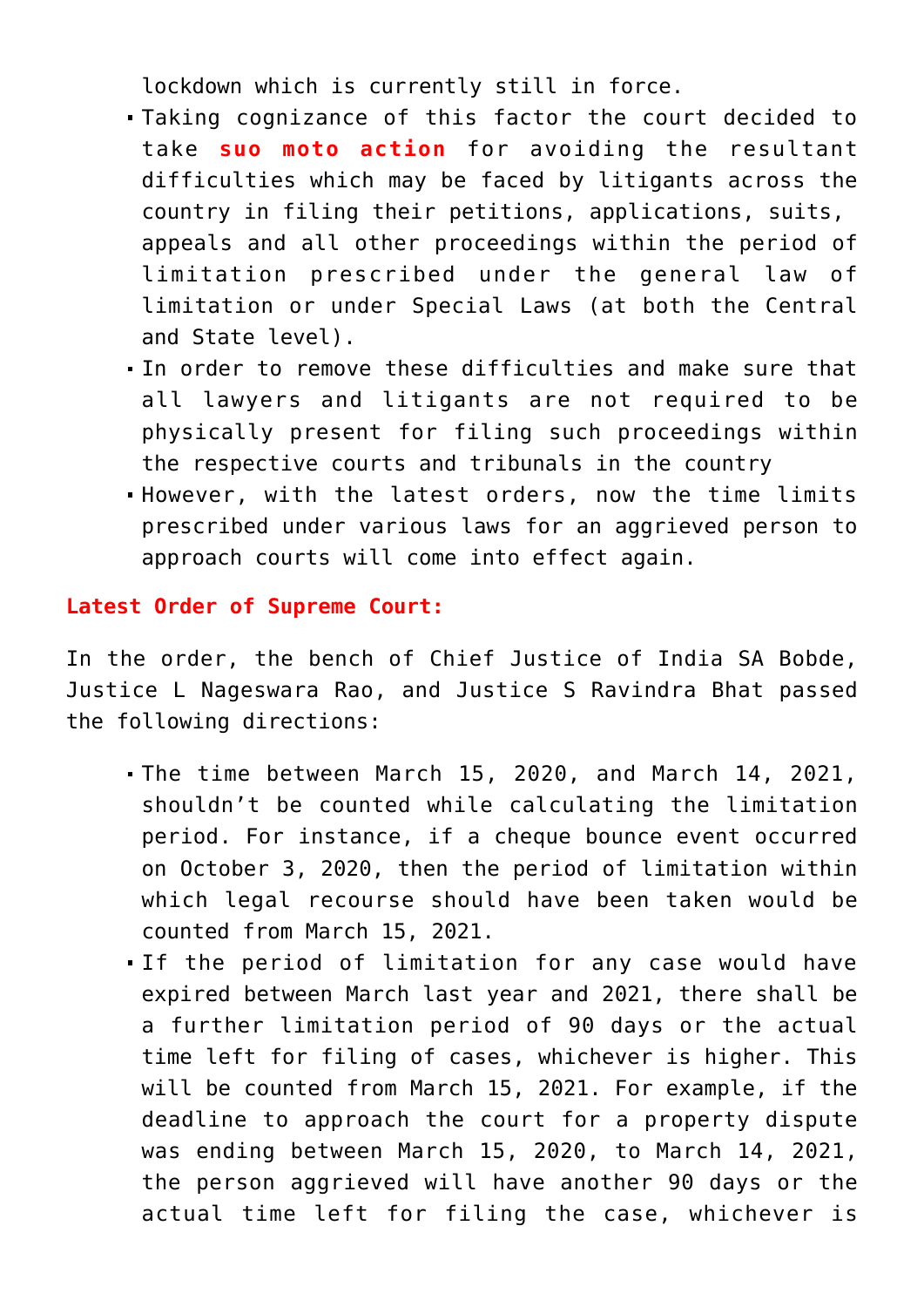higher, to approach the court.

- Limitation period restrictions will also kick in for certain provisions under Commercial Courts Act, arbitration law and cheque bounce proceedings. For these, March 15, 2021, will be the day from which the computation of the limitation period will start.
- In giving these directions, the Supreme Court noted that: "Almost all the Courts and Tribunals are functioning either physically or by virtual mode. We are of the opinion that the order dated 15.03.2020 has served its purpose and in view of the changing scenario relating to the pandemic, the extension of limitation should come to an end."

# **What is the Limitation Period?**

- The "Law of Limitation" prescribes the time-limit for different suits within, which an aggrieved person can approach the court for redress or justice.
- The suit, if filed after the exploration of time-limit, is struck by the law of limitation.
- It's basically meant to protect the long and established user and to indirectly punish persons who go into a long slumber over their rights.
- The statutory law was established in stages. The very first Limitation Act was enacted for all courts in India in 1859. And finally took the form of the Limitation Act in 1963.
- The law prescribes different periods within which a person who has a grievance should go to court.
- For example, if somebody has borrowed your money and not returned it, you should approach the court within three years from the date you lent the money.
- If you don't go to the court within that time, the courts will not be of help to recover your money. This is called the limitation period.
- After the limitation period, you cannot enforce your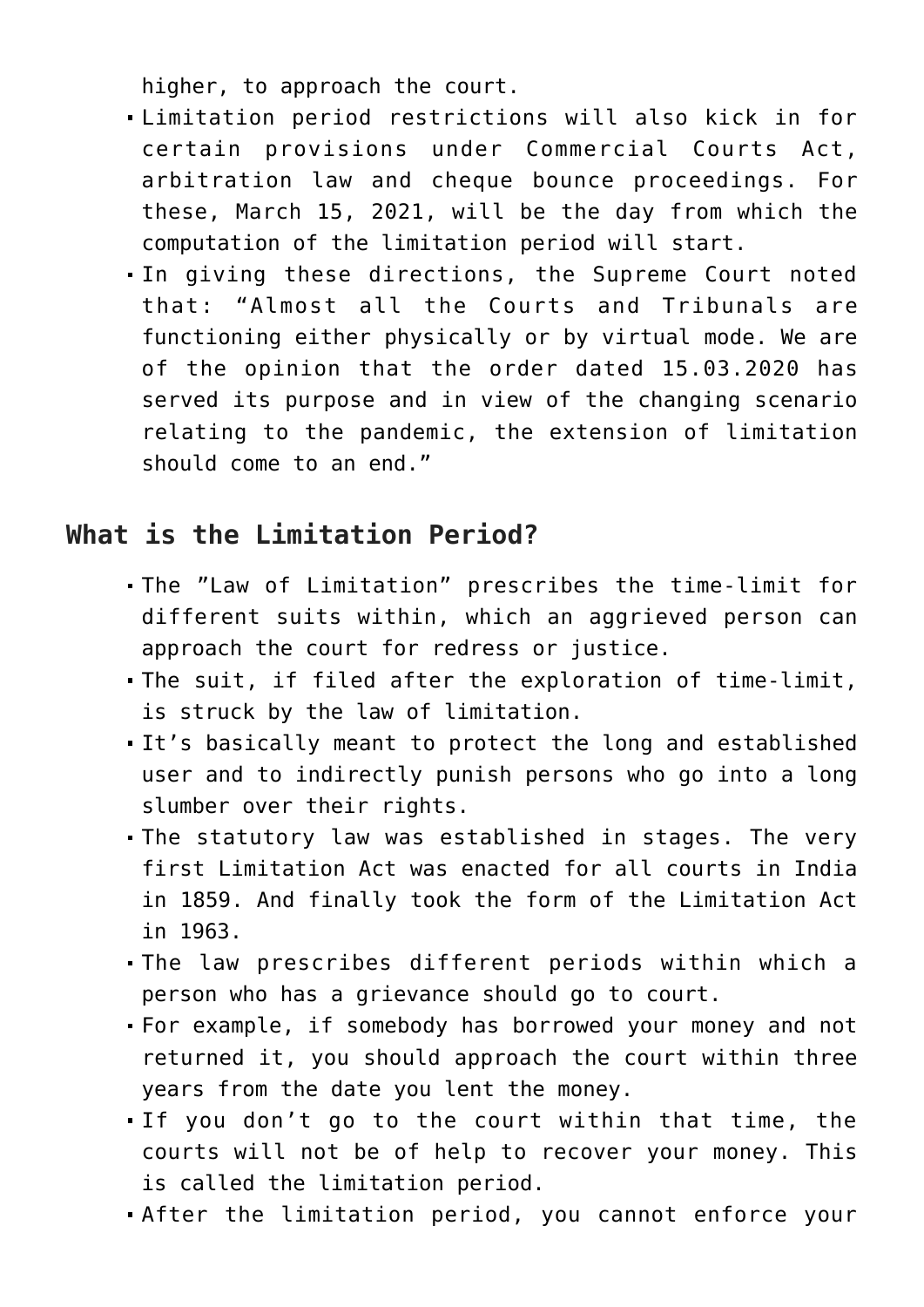rights in a court.

- The **Limitation Act 1963 prescribes different limitation periods** for different kinds of claims.
- Some other Acts such as the Consumer Protection Act also prescribe limitation periods

### **Provisions of Limitation Law 1963**

The Limitation Act,1963 extends to the whole of India except the State of Jammu and Kashmir. The period has been prescribed in Schedule to the Act.

Generally, it is as follows –

- 3 years for a suit relating to accounts, contracts, declarations, decrees, suits relating to movable property, recovery of law suit under a contract etc.
- 12 years for suits relating to possession of immovable property and 30 years for mortgaged property
- One year for suit relating to torts (3 years for compensation in certain cases
- 30 to 90 days in case of appeals under Civil Procedure Code and Criminal Procedure Code.

In case, the prescribed period for any suit, appeal or application expires on a day when the court is closed, the suit, appeal or application may be instituted on the day when the court reopens, as provided under Section 4 of the act.

Period of filing appeal and application can be extended if proper cause is shown.

Rule 3-A has been inserted by the Amendment Act of 1976. It provides that where an appeal has been presented after the expiry of the period of limitation specified therefor, it shall be accompanied by an application that the applicant has sufficient cause for not preferring the appeal within the time.